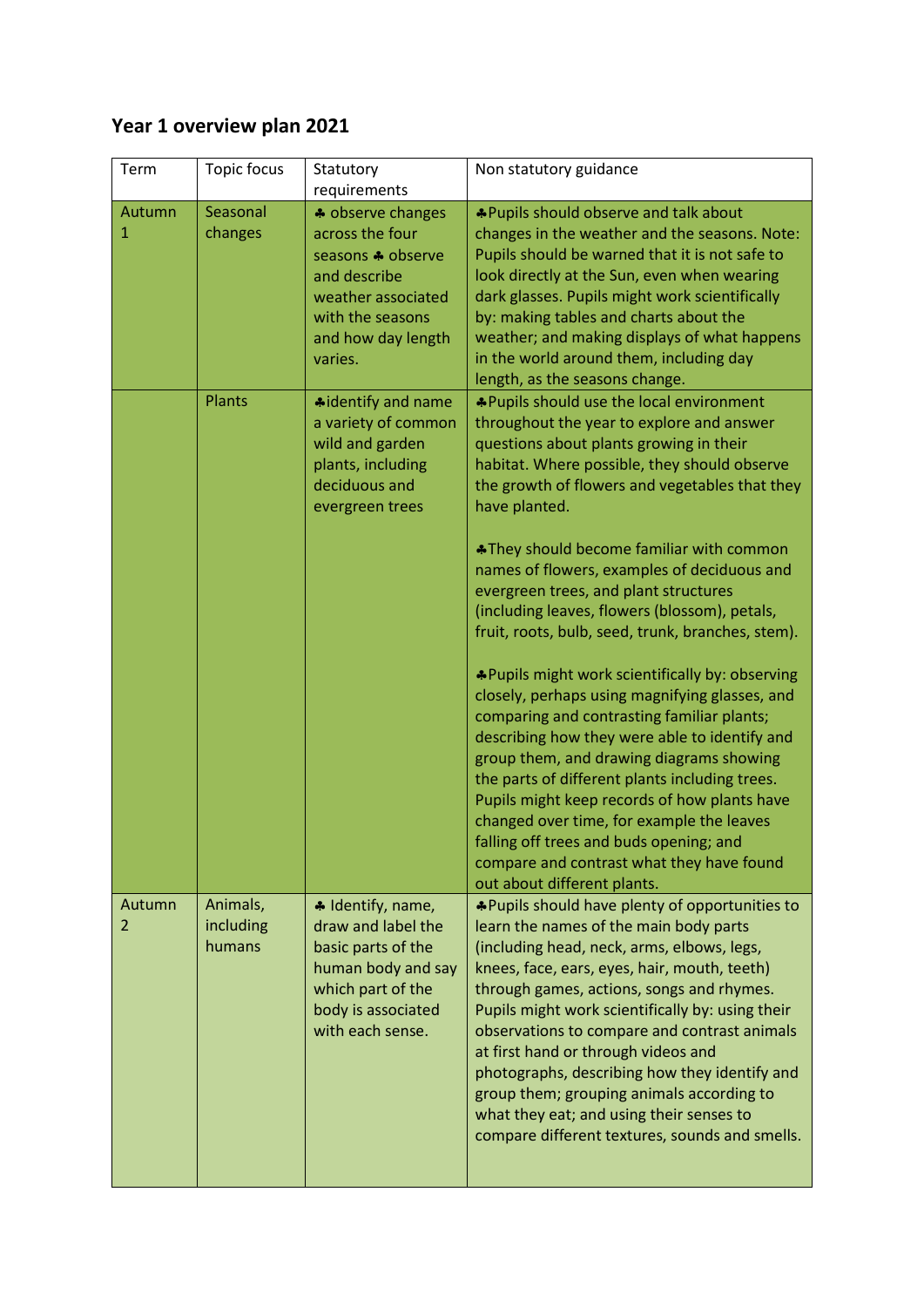|               | Animals,<br>including<br>humans | *identify and name<br>a variety of common<br>animals including<br>fish, amphibians,<br>reptiles, birds and<br>mammals                                                                                                                                                                                                                                                                                                                         | *Pupils should use the local environment<br>throughout the year to explore and answer<br>questions about animals in their habitat. They<br>should understand how to take care of animals<br>taken from their local environment and the<br>need to return them safely after study. Pupils<br>should become familiar with the common<br>names of some fish, amphibians, reptiles, birds<br>and mammals, including those that are kept as<br>pets.                                                                                                                                                                                                                                                                                                                                                      |
|---------------|---------------------------------|-----------------------------------------------------------------------------------------------------------------------------------------------------------------------------------------------------------------------------------------------------------------------------------------------------------------------------------------------------------------------------------------------------------------------------------------------|------------------------------------------------------------------------------------------------------------------------------------------------------------------------------------------------------------------------------------------------------------------------------------------------------------------------------------------------------------------------------------------------------------------------------------------------------------------------------------------------------------------------------------------------------------------------------------------------------------------------------------------------------------------------------------------------------------------------------------------------------------------------------------------------------|
| Spring 1      | Seasonal<br>changes             | * observe changes<br>across the four<br>seasons<br>♣ observe and<br>describe weather<br>associated with the<br>seasons and how<br>day length varies.                                                                                                                                                                                                                                                                                          | *Pupils should observe and talk about<br>changes in the weather and the seasons. Note:<br>Pupils should be warned that it is not safe to<br>look directly at the Sun, even when wearing<br>dark glasses. Pupils might work scientifically<br>by: making tables and charts about the<br>weather; and making displays of what happens<br>in the world around them, including day<br>length, as the seasons change.                                                                                                                                                                                                                                                                                                                                                                                     |
| Spring<br>1/2 | <b>Materials</b>                | * distinguish<br>between an object<br>and the material<br>from which it is<br>made<br>* identify and<br>name a variety of<br>everyday materials,<br>including wood,<br>plastic, glass, metal,<br>water, and rock<br>* describe the<br>simple physical<br>properties of a<br>variety of everyday<br>materials<br>♣ compare and<br>group together a<br>variety of everyday<br>materials on the<br>basis of their simple<br>physical properties. | * Pupils should explore, name, discuss and<br>raise and answer questions about everyday<br>materials so that they become familiar with<br>the names of materials and properties such as:<br>hard/soft; stretchy/stiff; shiny/dull;<br>rough/smooth; bendy/not bendy;<br>waterproof/not waterproof; absorbent/not<br>absorbent; opaque/transparent. Pupils should<br>explore and experiment with a wide variety of<br>materials, not only those listed in the<br>programme of study, but including for<br>example: brick, paper, fabrics, elastic, foil.<br>Pupils might work scientifically by: performing<br>simple tests to explore questions, for example:<br>'What is the best material for an umbrella?<br>for lining a dog basket? for curtains? for a<br>bookshelf? for a gymnast's leotard?' |
| Summer<br>1   | Seasonal<br>changes             | * observe changes<br>across the four<br>seasons * observe<br>and describe<br>weather associated<br>with the seasons<br>and how day length<br>varies.                                                                                                                                                                                                                                                                                          | *Pupils should observe and talk about<br>changes in the weather and the seasons. Note:<br>Pupils should be warned that it is not safe to<br>look directly at the Sun, even when wearing<br>dark glasses. Pupils might work scientifically<br>by: making tables and charts about the<br>weather; and making displays of what happens<br>in the world around them, including day<br>length, as the seasons change.                                                                                                                                                                                                                                                                                                                                                                                     |